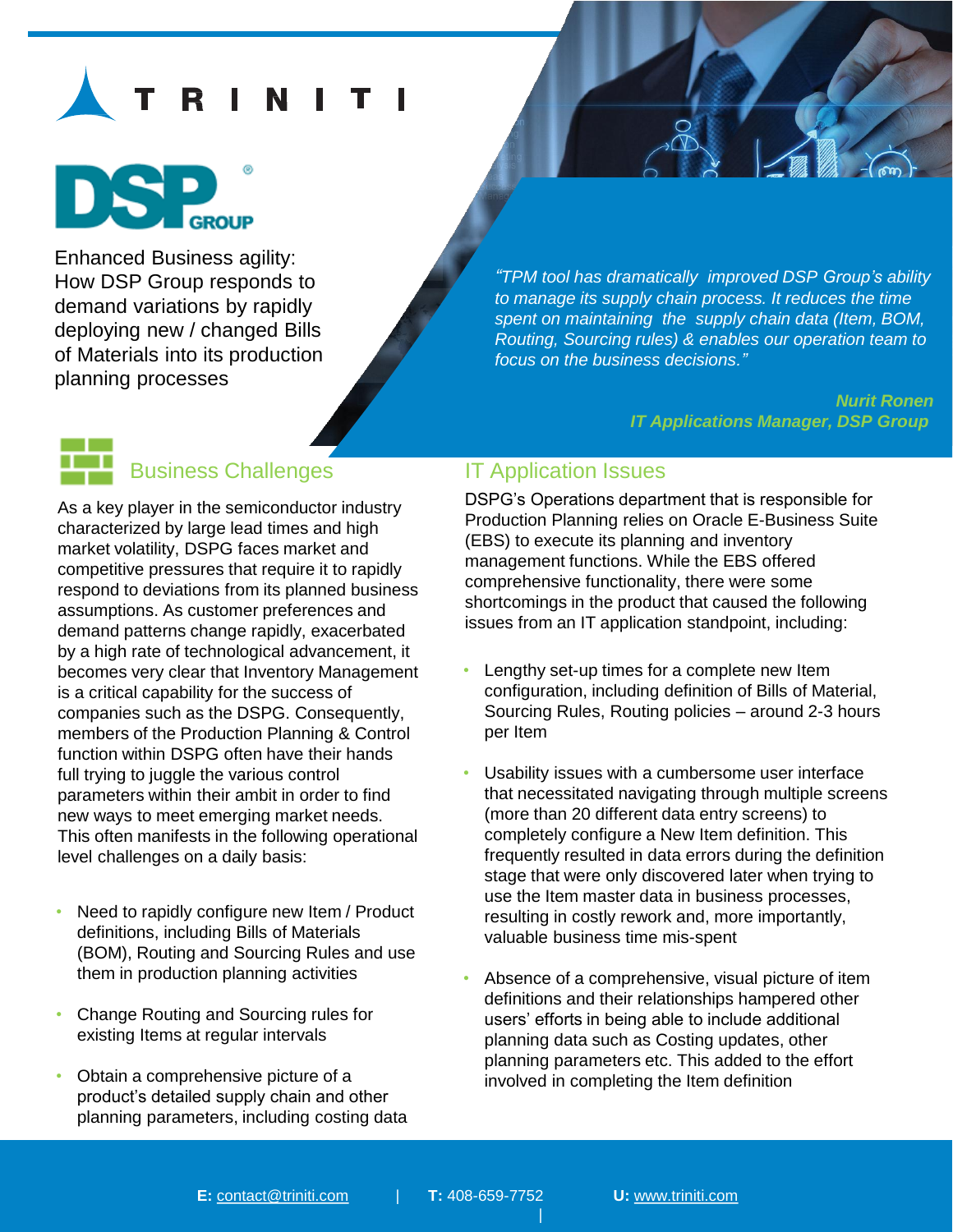These same usability issues continued to hamper user productivity during the operational phase of Item data management where changes / updates to data values are much more frequent and happen almost daily. It soon became apparent that low productivity and costly defect rework were hampering the company's ability to respond quickly to changing business needs.



At first, DSPG tried to work around these issues with the help of some database utilities and tools such as Excel spreadsheets, but quickly realized their limitations. The IT Team of DSPG recognized that what they needed was a solution that provides a highly user-friendly working interface that simultaneously addressed the issues of complicated data entry across multiple screens to facilitate collaborative Item definition processes while also helping to prevent data entry errors from happening in the first place. To achieve this, the solution should provide framework-level support to create & manage reusable and extensible "templates" of various Object definitions, which were then enriched by defining additional data rules, business policies and supplying default values in order to govern the quality of data being created, while simplifying data entry. With these building blocks in place, Users should be then able to quickly create multiple instances of data objects (the actual item and supplier records with data values, in this case), which were not only structurally correct, but also were logically aligned with respect to the needs of the business processes that consumed this data.

In addition, it was a pre-requisite that the solution should have the ability to easily integrate and seamlessly exchange data with the underlying Execution system (Oracle EBS), while also providing the necessary features to support User Administration tasks and security concerns. Ready integration with a backend ERP like Oracle means that once the Item master data has passed all tests and is validated, it can be straight-away used in Oracle business transactions, without the need for any additional data transformation process – a task that very often requires lots of time, costly tools and skilled resources to iteratively build, test and deploy the transformation logic. Thus, non-value adding, wasteful activities such as Extract-Transform-Load (ETL) are eliminated and this lays the foundation for the creation of a Lean information supply chain for the enterprise. In turn, the benefits of this approach ripple further in the company's IT landscape as new applications are launched and current applications are re-configured to work with the high quality item master data supplied by such as solution.

Triniti Product Modeler (TPM) from Triniti Solutions proved to be the ideal solution for their needs. Purpose-built to accelerate the deployment of Oracle EBS in Organizations, the TPM both complements and extends the capabilities of the underlying ERP system by providing users with an enabling layer of logical integrity to be applied in the management of critical application and master data.

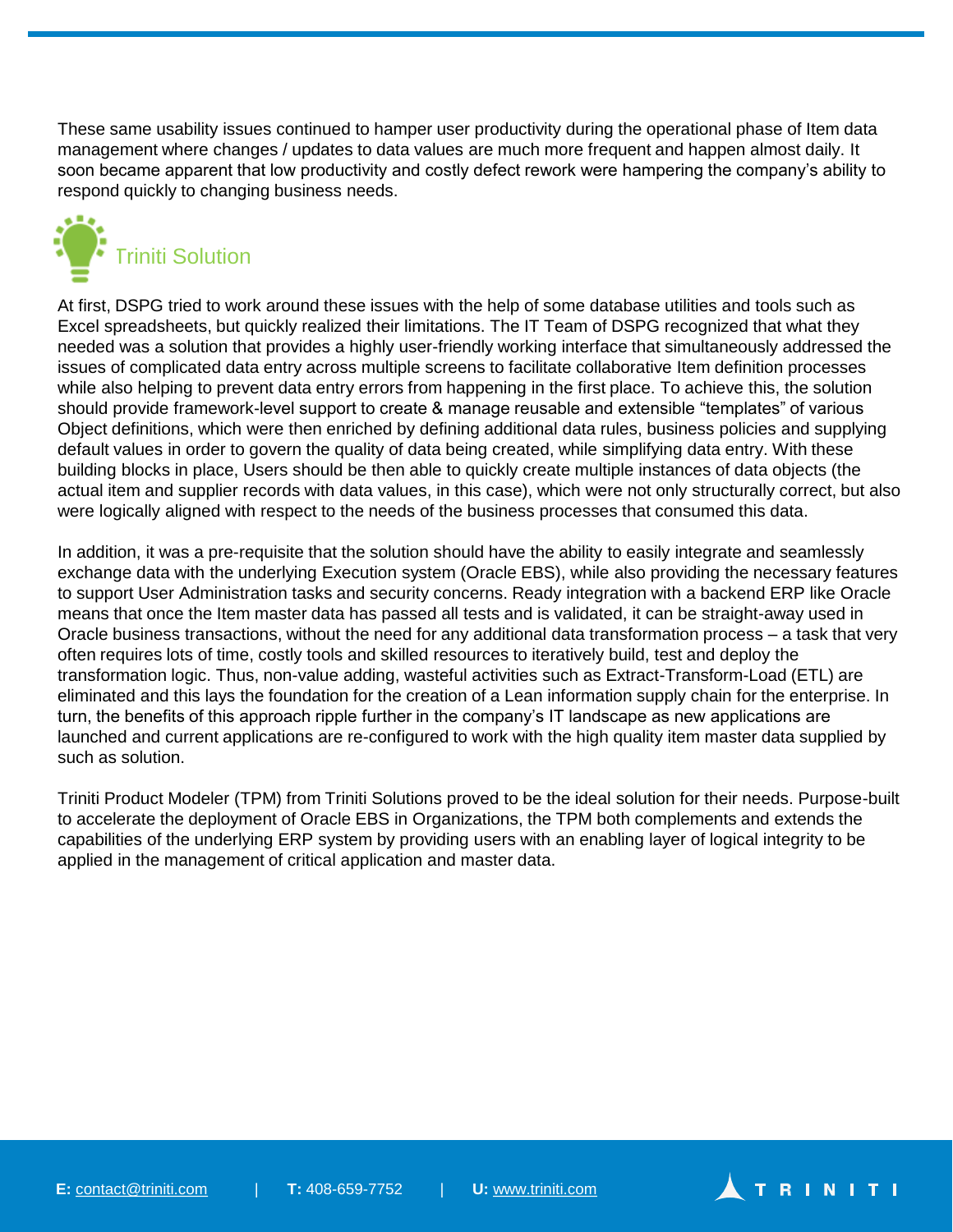

After an initial phase of installation, configuration and product deployment during which user training was also provided, end users who were already familiar with the Oracle UI, soon realized that they did not have to embark on a steep learning curve with TPM. Though initial usage of the new tool was not always straightforward and intuitive, Users got up to speed very quickly under the able training and guidance provided by Triniti Consultants in key usage aspects such as New naming conventions for Items, configuration of mandatory attributes, setting of default values etc. With the DSPG IT team taking the lead in terms of installation, configuration of templates, adding missing attributes etc, the entire implementation was smoothly executed and in production usage within about 2 months.

While the initial rollout was to users in the Operations department who were in charge of creating and maintaining Product master data, soon its usage was extended to the members of the Costing team in the Finance department, since they often needed access to product master data to complete the costing data. All these business users, who were already familiar with the Oracle UI, quickly became TPM "Expert Users" within 1-2 months.



# Business Benefits

The advantages of a tool like TPM in handling their Product master data were immediately apparent to DSPG teams and benefits started to accrue almost immediately after usage started. While the Organization did not set any quantified goals or success criteria for the project, they experienced the following significant gains in their daily operations.

- **Massive reduction in new Item / Product setup cycle times:** up to 90% savings in time, from between 2-3 hours to around 15 minutes for each instance of new Item definition. This empowered Operation Planners to rapidly introduce new/changed Items and their Bills of Materials into existing production plans, verify the impacts caused by the changes across the supply chain and decide with confidence whether the regenerated production plans are executable or not. This fostered the required nimbleness and agility to cope with market-driven changes on a regular basis.
- **Large decrease in data errors reported:** since the tool helped to prevent common data entry mistakes in the first place, while also enforcing business rules and data value constraints. As a result, this significantly reduced the need for IT support to the Business users and freed up the IT staff to focus on other automation initiatives.
- **Full visibility into entire Product definition:** ability to graphically view complete BOM, Routing etc in a single screen delivered a new, value-added perspective to all the business users involved in product data management. Since all DSPG users across the length of the supply chain have access to the same comprehensive picture of product data at any time, this reduced miscommunication across functions and further fostered collaboration amongst teams.

Even without ROI-based computations, DSPG assesses that TPM has paid back its investment several times over and that the payback has been rapid, as results from enhanced user productivity and reduced time lost reflected almost immediately in their cost of operations.

Though not explicitly set forth as a project objective by DSPG, TPM helped set in place a new way of operating as per Lean principles – the popular business framework embraced by many successful organizations. By eliminating wasteful IT activities associated with fire-fighting data issues every day and instead helping to solve root causes of problems, TPM has helped IT teams gain more time to work on ideas that help run the business better. This sets in motion a transformation of IT as a true Business enabler.